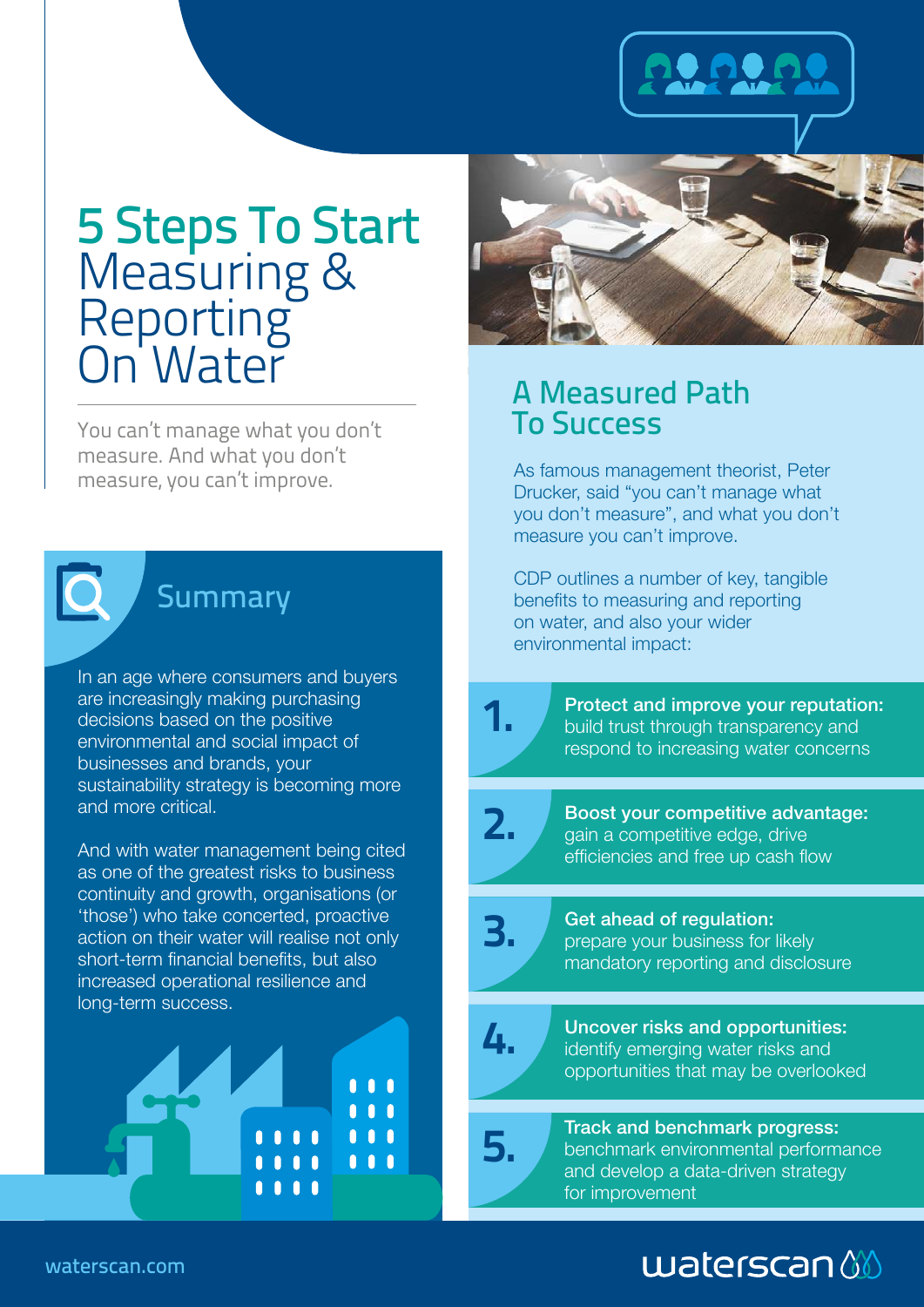#### 5 Steps To Start Measuring & Reporting On Water



### How Do You Start Measuring & Reporting On Water?

Our Water Strategy Manager and inhouse CDP expert, Anastasia Sousanoglou, provides five simple steps to help you start measuring and reporting on your water.

# **2**/3 1. Map Your Water-Use Points & Water Sources

The first step is to build a holistic view of your site portfolio and water use.

Take the time for either you, or a colleague based at your site/s (your site Facilities Manager could help with this) to walk around and note the points where water enters your building, where it's coming from (mains pipes, boreholes, rainwater harvesting, other sources) and where water is being used throughout your business.

Note down where you have flow meters and submeters, and which parts of the building each meter/ submeter serves.



# 2. Collate Existing Data

 It's important to know where you are now, so that you can plan where you want to get to and how you're going to get there.

You can use your own meter readings or the readings that appear on your water bills for this.

This will help you understand how much water is being used by each site on an annual basis. Repeat this process for wastewater.

Companies are now reducing or maintaining water

withdrawals\*

# $w$ aterscan $\left\langle \!\! \left\langle \!\! \right. \right\rangle$